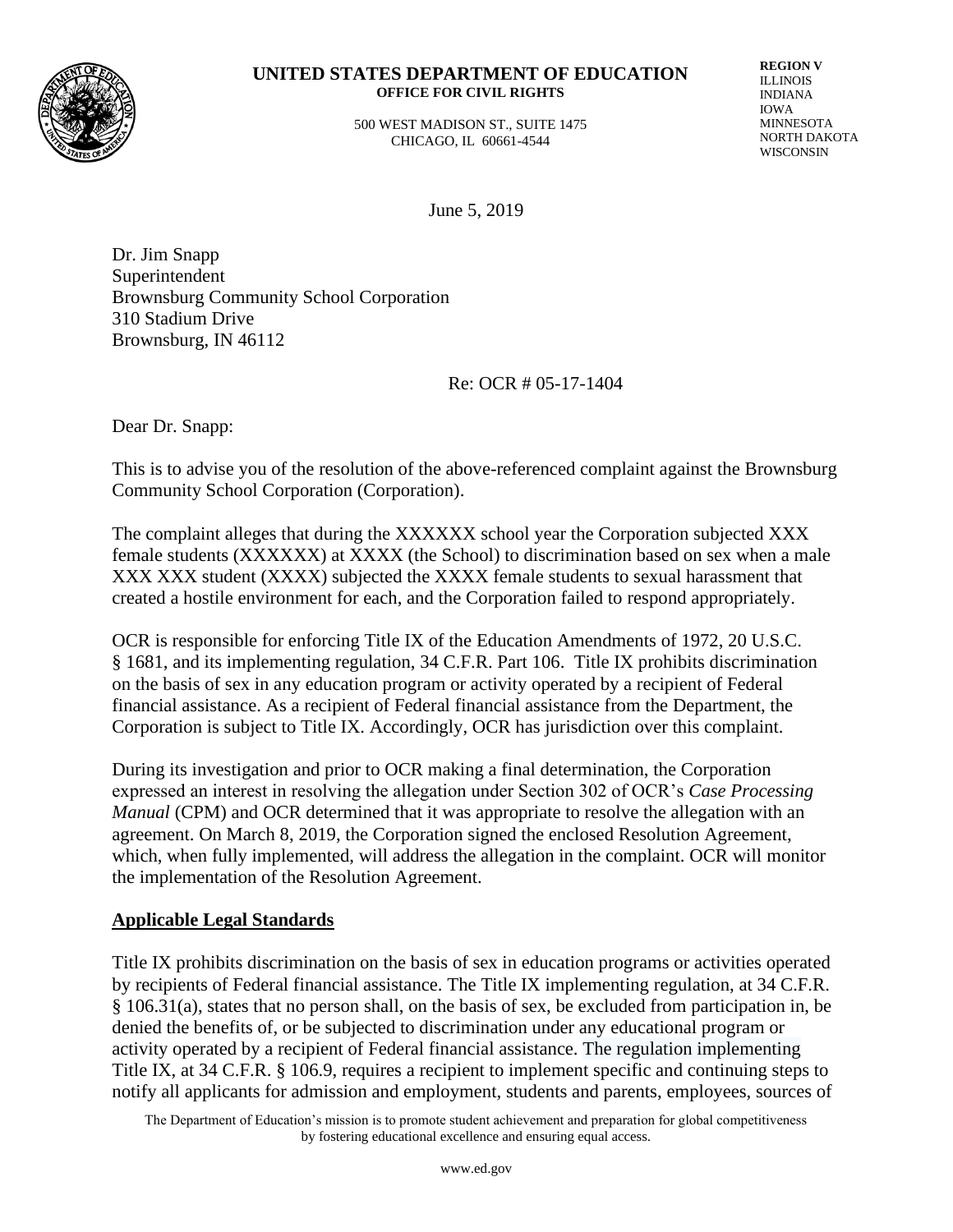referral of applicants for admission and employment, and all unions or professional organizations holding collective bargaining or professional agreements with the recipient that it does not discriminate on the basis of sex in its educational programs or activities, and that it is required by Title IX not to discriminate in such a manner. The notice must also state that questions regarding Title IX may be referred to the recipient's Title IX Coordinator or to OCR.

## **Facts**

Students XXXXX were in X grade at the School in the XXX school year. XXXX identified to OCR several incidents between XXX and XXX, as did another female student XXX, where XXX inappropriately touched them. The students reported that XXXXXXXXXXXXXXXXXXXXXXXXXXXXXXXXXXXXXXXXXXXXXXXXXXXXXX XXXXXXXXXXXXXXXXXXXXX. XXX said they did not believe XXX employees had witnessed XXX conduct and indicated that they did not report any of the incidents to XXX personnel until XXX. OCR interviewed the teachers of the classes in which the incidents had reportedly occurred; all said they had not witnessed any of the alleged conduct.

XXX said that, on XXX, she reported XXX conduct to the School's XXXXX XXXX; she said she was accompanied by two other students XXXXX who also reported that XXX had touched them inappropriately. The XXX recalled XXX and one other student coming to her office to report inappropriate touching by XXX; she said she had the students write statements and then took them to the XXX XXX.

The XXX XXX said that he contacted XXX parents to inform them of the report and that he and the XXX conducted interviews and reviewed video of an encounter between XXX and XXX from the previous day. The students also identified several other female students who they claimed witnessed and/or experienced harassment by XXX, including XXXXXXX . The Corporation interviewed XXX, who acknowledged some but not all of the touching identified by XXX. The Corporation did not question XXX about the incidents reported by XXXXXXXX on XXX; it only questioned XXX regarding the XXX incident with XXX.

Based on its investigation, the School issued a XXX suspension to XXX, a sanction consistent with the School's disciplinary code for such violations; the discipline records reference the reports that XXX had touched girls inappropriately on more than one occasion and XXX admission that he touched XXX inappropriately on one occasion and say that the XXX XXX advised XXX that "whether it was one time or multiple times, it was something that was unacceptable" at the School. The XXX XXX said the XXX misconduct for which XXX received the XXX suspension was coded in the Corporation's record-keeping system as sexual harassment. The School also offered XXX counseling.

XXX returned to the School on Monday, XXX, after his XXX suspension. Upon XXX return, XXXX went to the XXX on XXX to indicate that XXX and XXX should have been interviewed as part of the investigation of XXX report. The XXX said she invited the XXX XXX to join the group and discuss the matter with the students, and they then had the students write statements.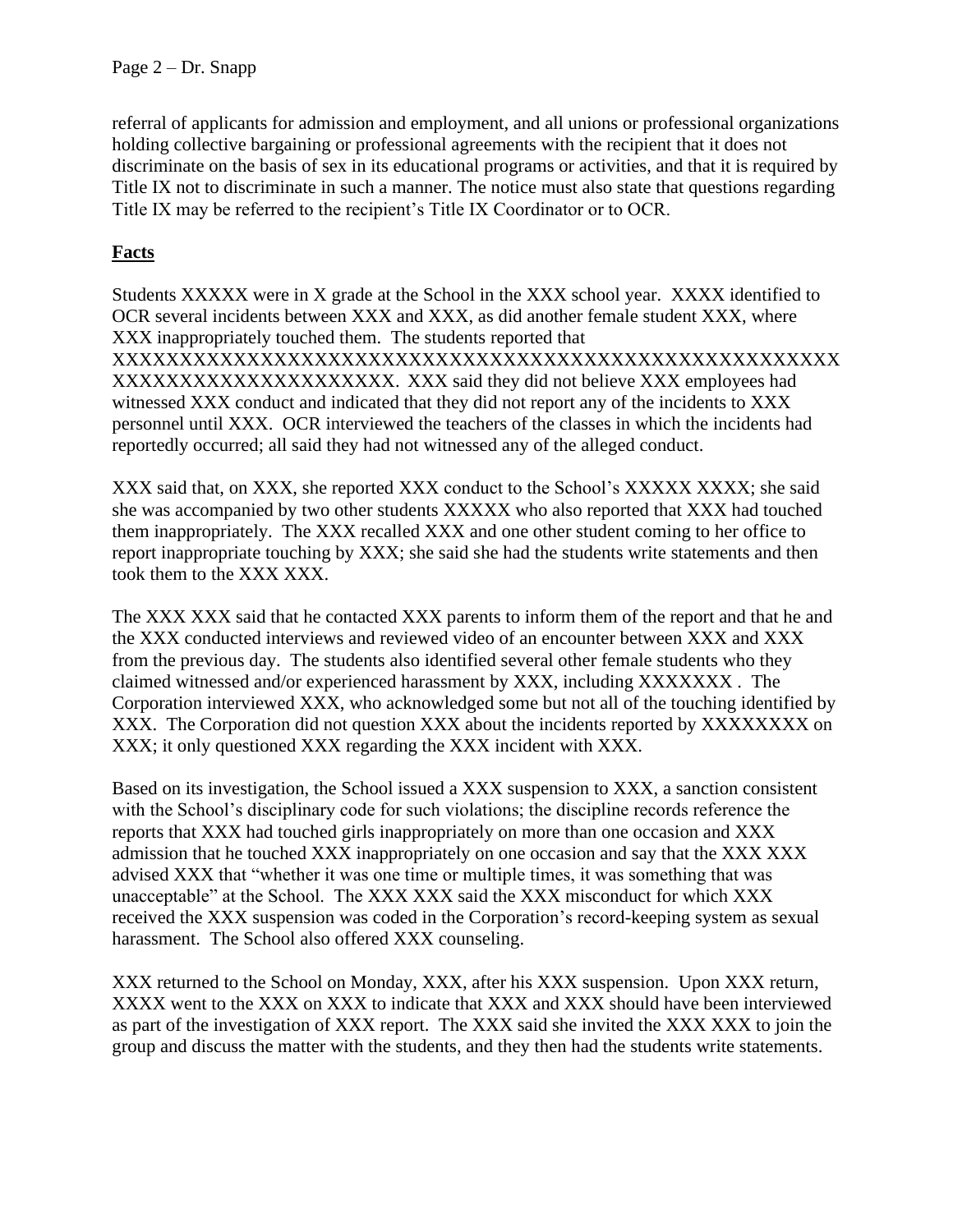Page 3 – Dr. Snapp

The XXX XXX informed OCR that following the report on XXX, School personnel obtained statements from additional students. The statements included details from XXX which said XXX had touched them and other students inappropriately, similar to the conduct reported by XXX. Based on its review, the Corporation suspended XXX for XXXXXXX, which ended on XXX. The discipline records said the length of the suspension was due to the large number of students affected and the number of times the conduct had occurred. The records also indicate the Administration met with XXX and his parents and explained that future incidents of XXX touching his female classmates could result in more serious disciplinary consequences.

The Corporation indicated that XXX returned to the School at the start of the 2017-2018 school year and that the School placed XXX in a different classroom from XXX and assigned him to a lunch table on the opposite end of the cafeteria from the female students. The School also offered XXX counseling. The Superintendent said XXX parent had contacted him to ask that XXX not be allowed to return to the School in the XXX school year; the Superintendent reported to OCR that he did not make the transfer because XXX received appropriate consequences and had served the discipline. The XXX also said he believed that surrounding XXX with adults who know him and can provide him support was the best option.

XXX parent said that after the first day of the school year, XXX told her XXX was seated two tables away from her, so she contacted the School the next day to complain. In response, the School moved XXX and her friends to a different table than the one they had selected at the start of the school year.

OCR notes that the Corporation's Notice of Non-Discrimination does not reference OCR.

## **Analysis and Conclusions**

Prior to OCR issuing a final determination, the Corporation expressed an interest in resolving the allegation under Section 302 of OCR's CPM and OCR deemed it appropriate to do so. Based on its investigation to date, OCR has concerns regarding whether the Corporation took appropriate steps to investigate or otherwise determine what occurred prior to reaching its first determination regarding XXX conduct, including interviewing other students reporting harassment by XXX. OCR also has concerns regarding the Corporation's record-keeping as it relates to Title IX. Additionally, OCR notes that the Corporation's Notice of Discrimination does not meet the requirements of Title IX. On March 8, 2019, the Corporation entered into a Resolution Agreement to resolve this matter.

This letter sets forth OCR's determination in an individual OCR case. This letter is not a formal statement of OCR policy and should not be relied upon, cited, or construed as such. OCR's formal policy statements are approved by a duly authorized OCR official and made available to the public. The complainant may file a private suit in federal court whether or not OCR finds a violation.

Please be advised that the Corporation may not harass, coerce, intimidate or discriminate against any individual because he or she filed a complaint or participated in the complaint resolution process. If this happens, the individual may file another complaint alleging such treatment.